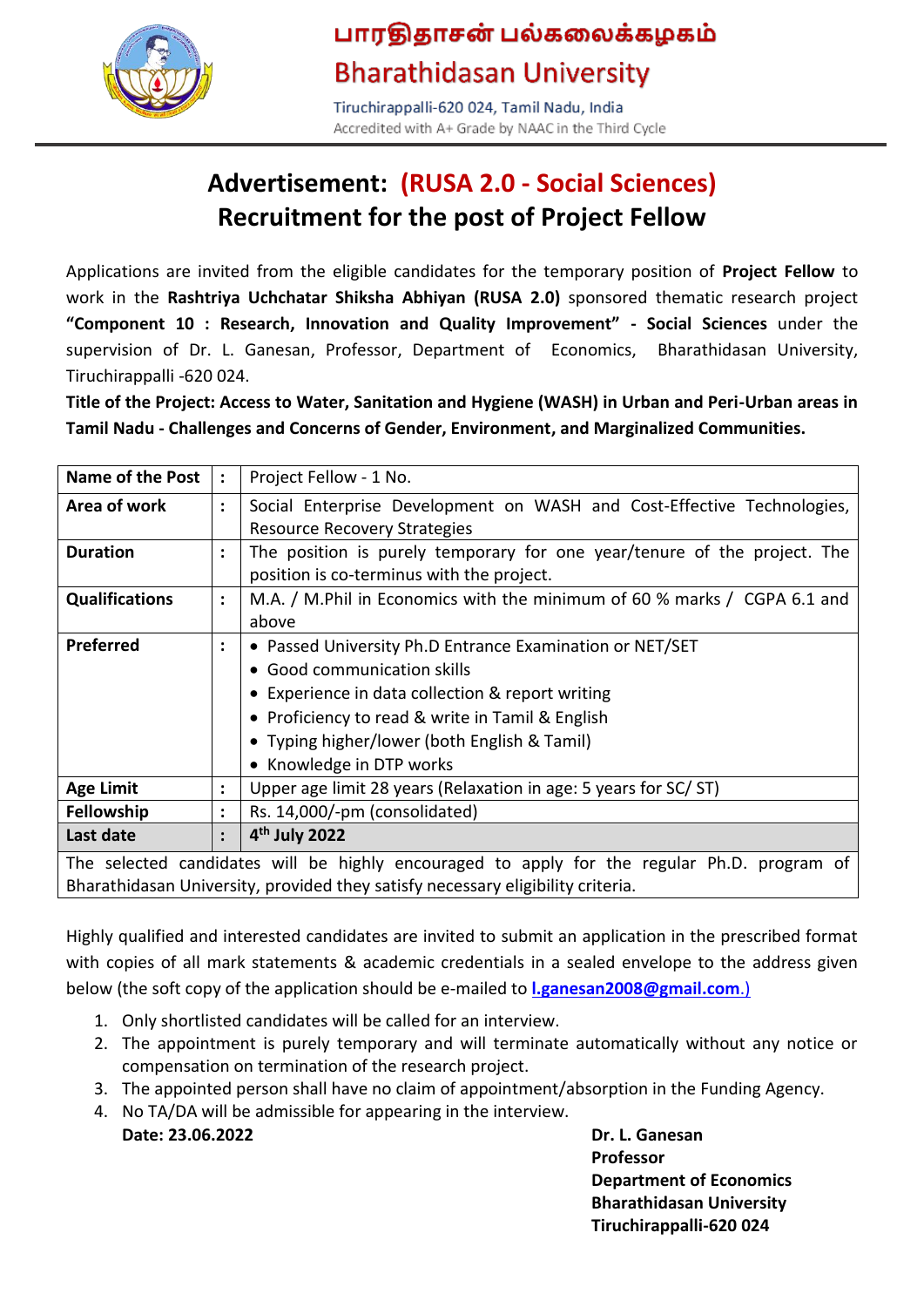**BHARATHIDASAN UNIVERSITY**

# **TIRUCHIRAPPALLI - 24**



### **Rashtriya Uchchatar Shiksha Abhiyan**

### **RUSA - 2.0**

## **APPLICATION FORM FOR THE POST OF PROJECT FELLOW (RUSA 2.0 : Social Sciences )**

(To be filled by office)

| Application number | Date of Receipt of the |  |
|--------------------|------------------------|--|
|                    | application            |  |
|                    |                        |  |

#### **1. Personal Details:**

| Full Name (In Capital)                                                          |  |                          |                               |
|---------------------------------------------------------------------------------|--|--------------------------|-------------------------------|
| Date of Birth<br>(DD/MM/YY)                                                     |  | Gender<br>(Male/Female)  | Affix Recent<br>Passport Size |
| <b>Marital Status</b><br>(Married/Unmarried)                                    |  | Nationality              | Photo                         |
| Category (Gen/BC/MBC/SC/ST) (Attach<br>the copy of certificate)                 |  |                          |                               |
| <b>Address for Communication</b>                                                |  | <b>Permanent Address</b> |                               |
| Mobile no.                                                                      |  | E-mail                   |                               |
| Name of the post applied for (Separate<br>application for eachpost is required) |  |                          |                               |

#### **2. Education Background (From Matriculation Onward; Attach the Xerox copies of the qualifying degree certificates and mark sheets)**

| S. No. | <b>Degree</b> | <b>Board / University</b> | Regular/ Part time | Year | <b>Division</b> | % Marks<br>/CGPA |
|--------|---------------|---------------------------|--------------------|------|-----------------|------------------|
|        |               |                           |                    |      |                 |                  |
|        |               |                           |                    |      |                 |                  |
|        |               |                           |                    |      |                 |                  |
|        |               |                           |                    |      |                 |                  |